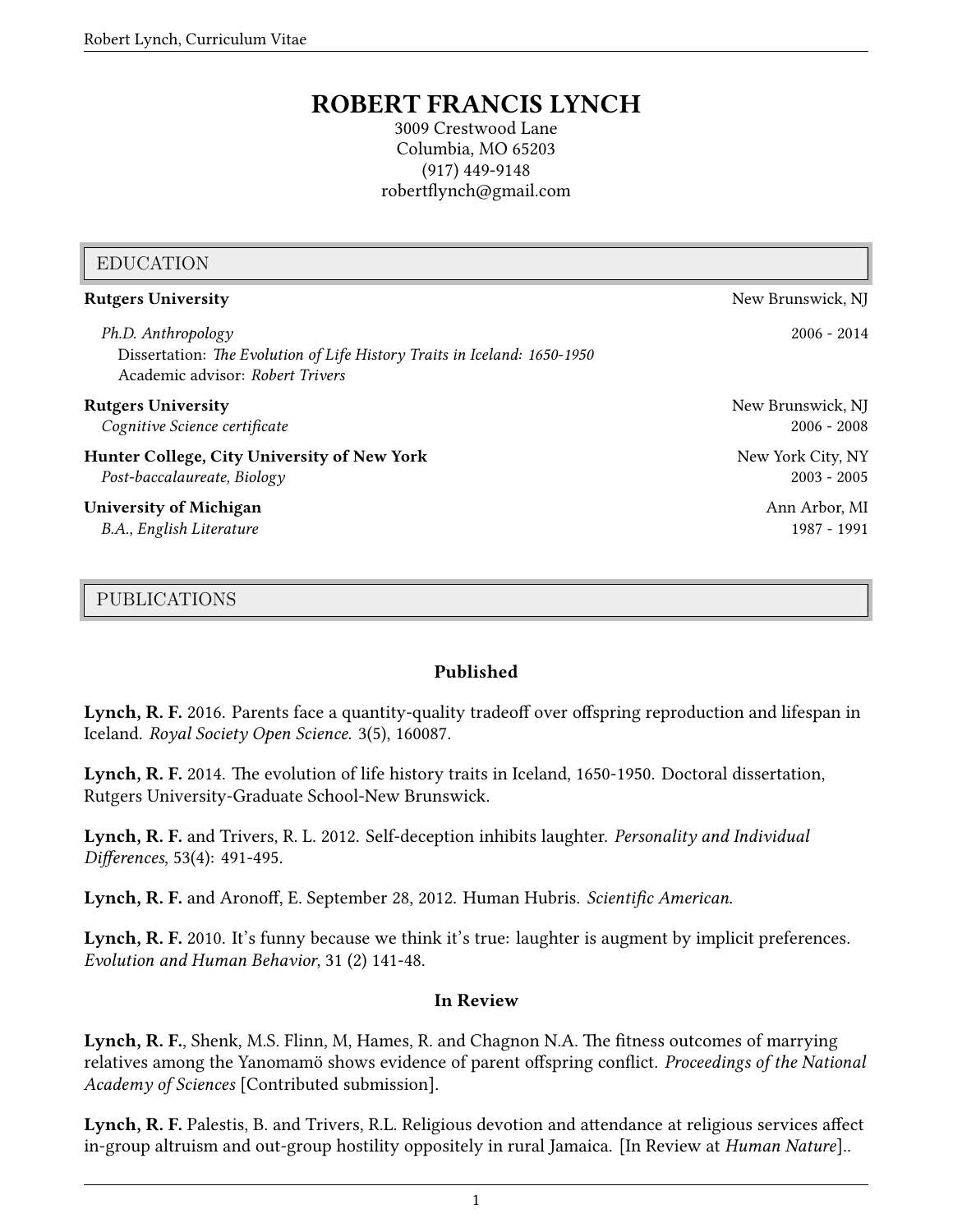Lynch, E.C., Di Fiore, A., **Lynch, R.F.**, Palombit, R.A. Availability of parents determines social bonds between maternal and paternal half-sibling immature olive baboons (Papio hamadryas anubis). [Revise and Resubmit at *Behavioral Ecology and Sociobiology*].

**Lynch, R. F.** and Lynch, E.C. Parental Investment Increases both offspring reproduction and lifespan in Iceland. [In Review at *Peer J*]..

#### **In Preperation**

**Lynch, R. F.** and Chagnon, N.A. Cross cousin marriages among the Yanomamö promote alliances and reduce violence between patrilineages. In prep for *Proceeding of the National Academy of Sciences* [Contributed submission].

**Lynch, R. F.**, Wasielewski, H. and Cronk, L. Trivers Willard type priming experiment fails to produce an offspring sex bias on Amazon Turk [In Prep]. .

PRESENTATIONS

#### **Conference Presentations**

Human Behavior and Evolution Society. *"Religious devotion and attendance at religious services affect in-group altruism and out-group hostility oppositely in rural Jamaica."*June 2016, Vancouver, Canada.

American Society of Primatologists, *"Quantity-quality tradeoffs over reproduction and lifespan in Iceland."* June 2015, Bend, OR.

Human Behavior and Evolution Society, *"Fitness Consequences of Spousal Relatedness in the Yanomamö."* May, 2015, Columbia, MO.

Human Behavior and Evolution Society, *"Humor: In the Lab and on the Stage."* July, 2013, Miami, FL.

Human Behavior and Evolution Society, *"It's funny because it's true: Self-deception inhibits and implicit preferences augment humor appreciation."* May, 2007. Williamsburg, VA.

#### **Invited Presentations**

Department of Biology, University of Missouri, *"The Evolution of Life History Traits in Iceland."* Ecology, Evolution and Behavior Fall Lecture Series, November, 2014.

Department of Anthropology, Rutgers University, *"Self-deception and Humor."* Distinguished Lecture Series, October, 2013.

Department of Anthropology, Rutgers University, *"The Evolution of Virulence."* Seminar on Extinction, November, 2012.

Department of Anthropology, Rutgers University, *"Sexually Antagonistic Genetic Effects."* Guest Lecture, September, 2009.

Department of Ecology and Evolution, Rutgers University *"Evidence for Sexual Antagonistic Effects Found in Icelandic Population."* Ecology and Evolution Spring Lecture Series, , May, 2008.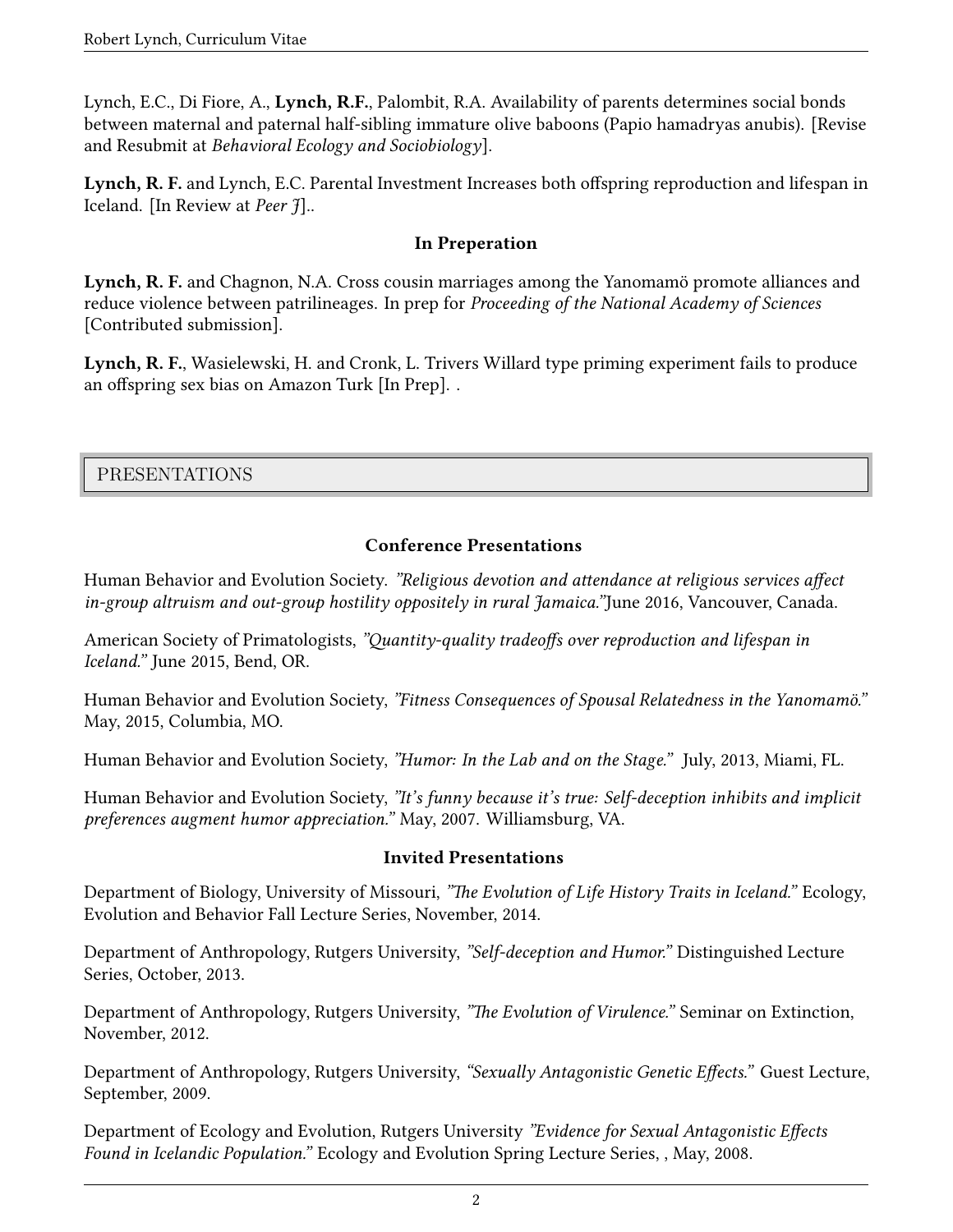### GRANTS AND AWARDS

| National Science Foundation BCS, Cultural Anthropology (\$65,850) 2015-2016                      |
|--------------------------------------------------------------------------------------------------|
|                                                                                                  |
|                                                                                                  |
| Award for Distinguished Contribution to Undergraduate Education, Rutgers University<br>2009      |
|                                                                                                  |
| Center for Human Evolutionary Studies Research Grant, Rutgers University (\$2,000) 2008          |
| Special Opportunity Grant, Rutgers University Graduate School, Rutgers University (\$7,500) 2007 |
| Graduate Fellowship, Rutgers University (\$20,000 per semester) Accords Accords 2005-2007        |
| Center for Human Evolutionary Studies Research Grant, Rutgers University (\$2,500) 2006          |

#### RESEARCH AND WORK EXPERIENCE

#### **University of Missouri** Columbia, MO

*Postdoctoral Fellowship, Cultural Anthropology* 2014-Present

Organize, manage and ultimately make public a large-scale demographic and ethnographic database of Yanomamö Indians collected over a 25 year period. Analyze database and synthesize results into publications.

*Academic advisor*: Napoleon Chagnon

#### **University of Missouri** Columbia, MO

*Amazon Mechanical Turk* 4/ 2016 Collected data from a Qualtrics generated survey on explicit and implicit preferences offspring sex preferences from over 1,000 subjects *Academic advisor*: Napoleon Chagnon

#### **DeCode Genetics** Reykjavik, Iceland

#### *Dissertation Research* 9/2010 - 7/2011

Used Íslendingabók (a genealogical database for the population of Iceland ranging from 871 A.D. to the present) to analyze the heritability of life history traits for dissertation research

*Supervisor*: Agnar Helgason

#### **Jamaican Symmetry Project** Southfield, Jamaica

*Field site manager* May 2010 Collected data in the form of DNA, questionnaires, physical health and sprinting times from local subjects

*Project PI*: Robert Trivers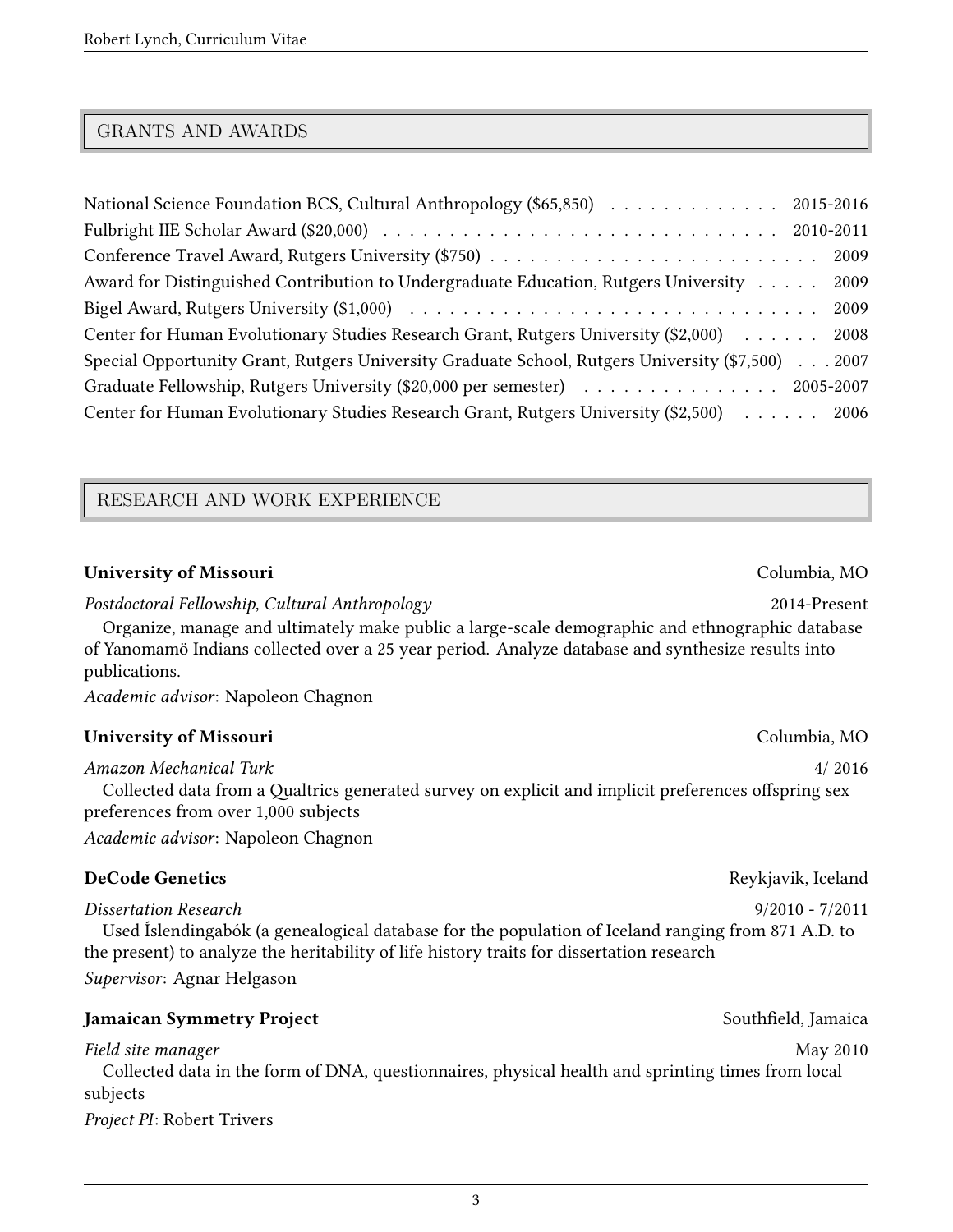| <b>DeCode Genetics</b>                                                                                                                                                                                                                                           | Reykjavik, Iceland        |
|------------------------------------------------------------------------------------------------------------------------------------------------------------------------------------------------------------------------------------------------------------------|---------------------------|
| Pilot Study for Dissertation Research<br>Collected data in the form of questionnaires, physical health and sprinting times from local subjects                                                                                                                   | October 2008              |
| Supervisor: Agnar Helgason                                                                                                                                                                                                                                       |                           |
| <b>Family Court</b>                                                                                                                                                                                                                                              | New Brunswick, NJ         |
| Independent Research<br>Analyzed documents related to divorce and custody hearings concerning the nature of parental<br>investment. Used findings in dissertation                                                                                                | Spring, 2008              |
| <b>Genetics Laboratory, Rutgers University</b>                                                                                                                                                                                                                   | New Brunswick, NJ         |
| Lab Research<br>Worked to extract human DNA to supplement Dr. Robert Trivers' Jamaican Symmetry Project. Used<br>laboratory techniques to isolate and sequence areas of genome associated with digit ratios and Hox<br>gene clusters<br>Project PI: Chi-hua Chiu | $9/2006 - 5/2008$         |
| The Jamaican Symmetry Project                                                                                                                                                                                                                                    | Southfield, Jamaica       |
| Research assistant<br>Collected DNA samples and digit ratio data from over 200 subjects<br>Project PI: Robert Trivers                                                                                                                                            | 5/2007                    |
| <b>Facial Coding</b>                                                                                                                                                                                                                                             | New Brunswick, NJ         |
| Independent research<br>Created and conducted a study on implicit preferences and humor appreciation using Facial Action<br>Coding System (FACS)                                                                                                                 | $3/2006 - 10/2007$        |
| The Jamaican Symmetry Project                                                                                                                                                                                                                                    | Southfield, Jamaica       |
| Research assistant<br>Supervised field site and data collection<br>Project PI: Robert Trivers                                                                                                                                                                    | 5/2006                    |
| The Jamaican Symmetry Project                                                                                                                                                                                                                                    | Southfield, Jamaica       |
| Research assistant<br>Collected anthropometric and symmetry data as part of the Jamaican Symmetry Project<br>Project PI: Robert Trivers                                                                                                                          | 10/2005                   |
| <b>American Stock Exchange</b><br>Market maker and trader<br>Traded NYSE and NASDAQ options and equities for option trading companies                                                                                                                            | New York, NY<br>1993-2004 |
| Supervisor: Brian Gerrity                                                                                                                                                                                                                                        |                           |

TEACHING EXPERIENCE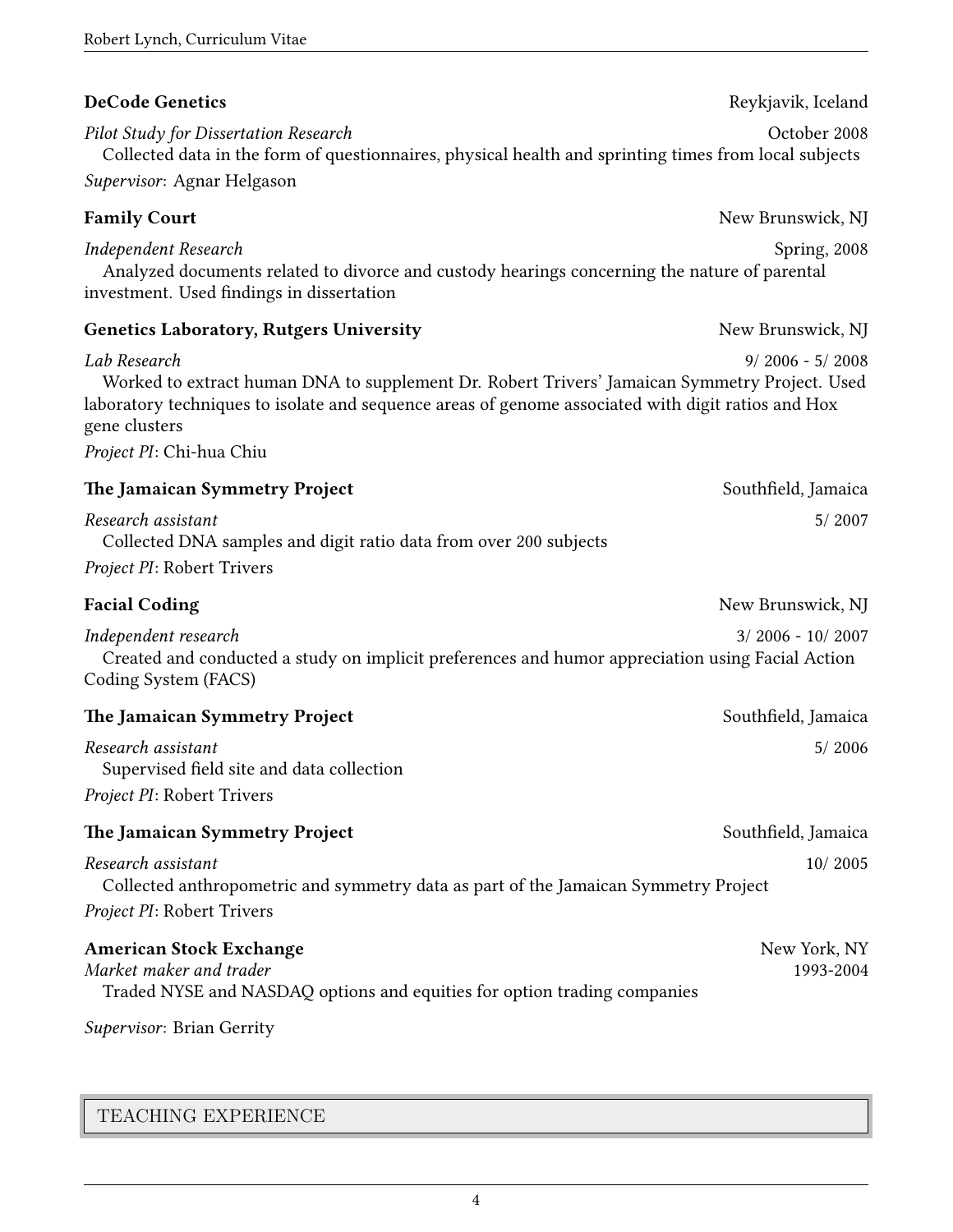#### **Instructor**

# **University of Missouri Anthropology Department** Columbia, MO

*Graduate Seminar on Yanomamö marriage and kinship* Spring, 2015

# **William Patterson** Wayne, NJ **Anthropology Department** Spring, 2015

*Linguistic Anthropology*

#### **Rutgers University** New Brunswick, NJ **Anthropology Department** 2010-2014

*Social Evolution (3X), Religion and Evolution (2X), Introduction to the 4 fields of Anthropology, Introduction to Human Evolution, Expository Writing*

#### **Teaching Assistant**

**Rutgers University** New Brunswick, NJ **Anthropology Department** 2007-2010 *Introduction to Human Evolution (2X), Social Evolution (2X), Extinction (2X), Introduction to Cultural Anthropology*

#### **Teaching K-12**

**Educate LLC** Bronx, NY **Elementary school** 2004-2005 *Technology and math teacher*

**Educate for America** The Communication of the Communication of the Communication of the Košice, Slovakia **Secondary school** 1992-1993 *English as a second language*

# SYNERGISTIC ACTIVITIES

# **Human Behavior and Evolution Society planning committee** 2014-2015

#### **Pelham School Board in Westchester, NY** 2005-2014

*-Developed the primary school science curriculum through writing lectures and creating games that encourage a deeper understanding of biology and evolution.*

#### **President Anthropology Graduate Student Association Rutgers University** 2006-2007

# **Journal Reviewer** 2010-present

*-Proceedings B, Journal of Evolutionary Psychology, Evolutionary Psychology, Journal of Social, Evolutionary and Cultural Psychology, Evolution and Human Behavior and Personality and Individual Differences*

5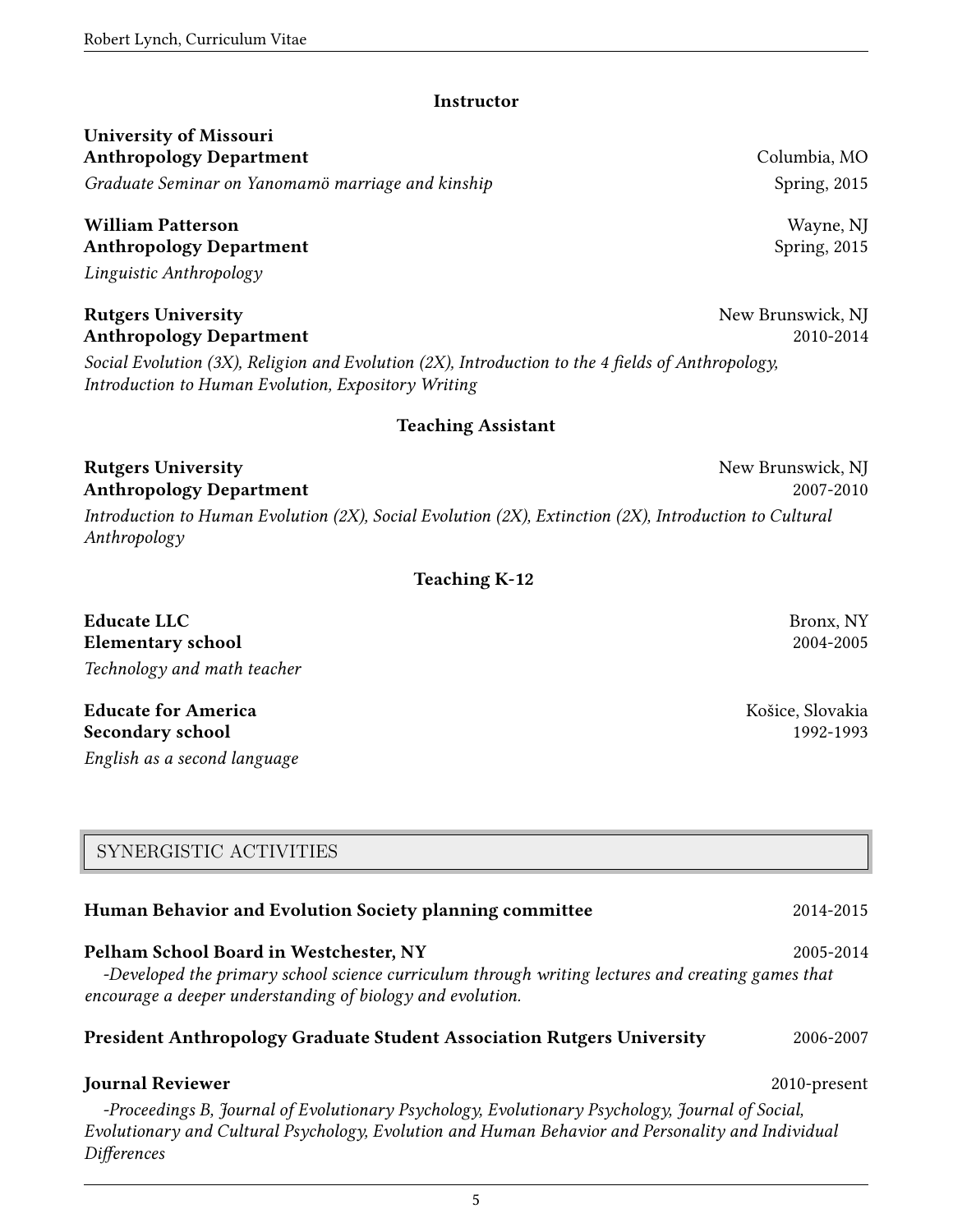### PROFESSIONAL MEMBERSHIPS

**Human Behavior and Evolution Society American Anthropological Association American Society of Primatologists Society for Evolutionary Analysis and Law**

### TECHNICAL

**Programming** R, Visual basic, R markdown and ETEX

**Statistical software** R, SPSS, SAS

**Database Management** MS Access, MS Excel, SQL

#### **Research Software and Skills** Certified in the Facial Action Coding System (FACS), Qualtrics, Amazon Mechanical Turk

# POPULAR PRESS

| <b>The Nation</b><br>"Have you ever seen Donald Trump laugh?"<br>(https://www.thenation.com/article/have-you-ever-seen-donald-trump-laugh/) | September 26, 2016 |
|---------------------------------------------------------------------------------------------------------------------------------------------|--------------------|
| National Public Radio: "The Hidden Brain"                                                                                                   | December 8, 2015   |
| "How what makes you laugh and cringe reveals your hidden biases"                                                                            |                    |
| (http://www.npr.org/2015/12/08/458307977/how-what-makes-you-laugh-and-cringe-reveals-your-<br>hidden-biases)                                |                    |
| PBS NOVA: "The Secret Lives of Scientists"                                                                                                  | October, 2014      |
| "Evolutionary Anthropologist/Stand-up Comedian"                                                                                             |                    |
| (www.pbs.org/wgbh/nova/secretlife/scientists/robert-lynch/)                                                                                 |                    |
| <b>Deadspin Interview</b>                                                                                                                   | August 16, 2012    |
| "This Man Is A Stand-up Comedian And An Evolutionary Anthropologist Studying The Science Of                                                 |                    |
| Funny. Ask Him About Jokes."                                                                                                                |                    |
| (http://deadspin.com/5935349/an-evolutionary-anthropologist-who-studies-comedy-is-here-to-answer-<br>your-questions?tag=yakspin)            |                    |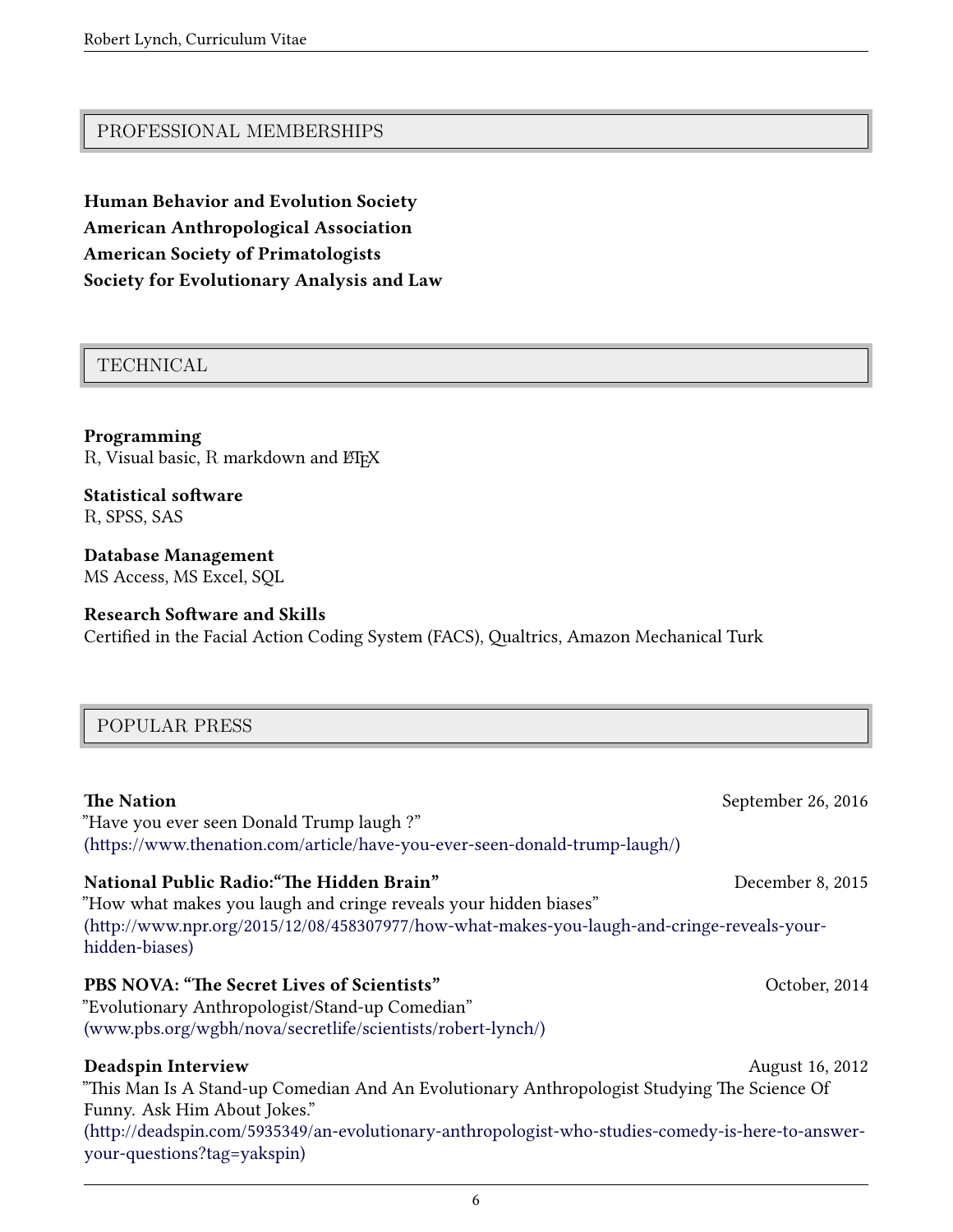| <b>NPR Morning Edition</b><br>"An anthropologist walks into a bar"<br>(http://www.npr.org/blogs/health/2012/08/06/157592468/an-anthropologist-walks-into-a-bar-and-asks-<br>why-is-this-joke-funny) | August 6, 2012   |
|-----------------------------------------------------------------------------------------------------------------------------------------------------------------------------------------------------|------------------|
| <b>Wall Street Journal</b><br>"Week in Ideas"<br>(www.wsj.com/articles/SB10001424052702303360504577410613087073528)                                                                                 | May 18, 2012     |
| <b>Psychology Today</b><br>"Bias: Funny because it's true"<br>(http://www.psychologytoday.com/articles/201002/bias-funny-because-its-true)                                                          | January 1, 20010 |
| <b>Scientific American</b><br>"It's funny because it's true"<br>(http://www.scientificamerican.com/podcast/episode.cfm?id=its-funny-because-its-true-09-10-13)                                      | October 13, 2009 |
| Multiple stand-up comedy routines at Gotham Comedy Club and the Metropolitan Room                                                                                                                   |                  |

\*Available upon request

| <b>REFERENCES</b> |  |
|-------------------|--|
|                   |  |
|                   |  |

# **Robert Trivers**

Professor, Rutgers University Ruth Adams Building, 3rd floor 131 George Street New Brunswick, NJ 08901-1414

Email: *trivers@rci.rutgers.edu* OR textittrivers.85FCAA6C60@interfolio.com (for a generic letter stored at Interfolio) Tel#: 876-366-4736

# **Lee Cronk**

Professor, Rutgers University Ruth Adams Building, 3rd floor 131 George Street New Brunswick, NJ 08901-1414

Email: *lcronk@anthropology.rutgers.edu* Tel# 908-646-5153

# **Napoleon Chagnon**

Professor, University of Missouri 112 Swallow Hall Columbia, MO 65211 Email: *chagnonn@missouri.edu* Tel# 231-631-4871

\*\*My post-doctoral advisor, Napoleon Chagnon, is currently in poor health. In case he cannot be reached please contact: